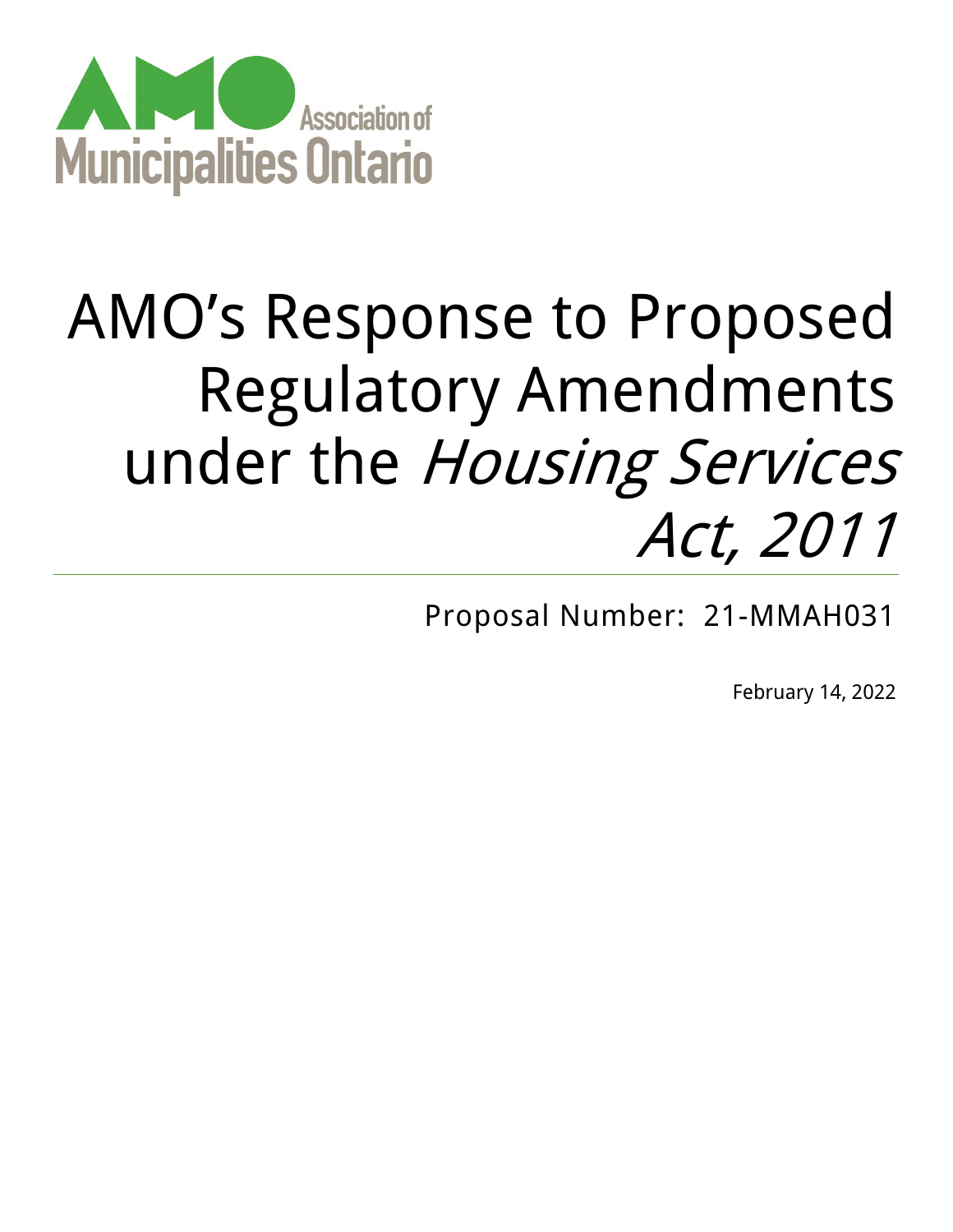

## **AMO Response to Proposed Regulatory Amendments under the**  Housing Services Act**, 2011**

## **Introduction:**

AMO is pleased to respond to the regulatory posting concerning *Ontario Regulation 367/11* under the *Housing Services Act, 2011*. The actions taken by the government to renew community housing in Ontario and address longstanding issues raised by municipal governments is welcome and appreciated. AMO is supportive of the directions set out in the Community Housing Renewal Strategy and the amended Housing Services Act, 2011.

### **AMO's Response – Outcomes and Approach**

AMO's response, if adopted by the government, will address many municipal issues including:

- providing clarity on the obligations of municipal service managers and funded housing providers upon the end of their mortgages/operating agreements;
- protecting against the loss of community housing supply from housing providers exiting the system and provide opportunities to grow the system by facilitating the entry of new housing providers;
- not increasing municipal costs or service delivery burden;
- increasing municipal flexibility to effectively manage community housing portfolios in ways that meet local need and circumstances;
- expanding access to more forms of innovative housing assistance to residents in need beyond the current Rent-Geared-to-Income (RGI) units and portable housing benefits; and,
- helping to ensure successful tenancies by connecting community housing tenants to more service supports in provincial systems, including health care, mental health, and addictions.

AMO values the contributions made by service managers' housing provider partners, as represented by the housing associations, as well as other community groups who are closest to serving both existing and prospective tenants. All share a goal of a sustainable community housing system for the people in need of housing assistance. Each brings perspective to the conversation.

AMO maintains positive working relationships with various housing associations, many of which are represented on our association's Affordable Housing and Homelessness Prevention Task Force including the Ontario Non-Profit Housing Association (ONPHA) and the Co-Operative Housing Federation (CHF-Ontario Region). AMO also has a strong relationship with AdvantAge Ontario, representing many seniors' community housing. Their respective positions, particularly about service agreement funding provisions, have been considered within the overall context of the response to the regulatory posting.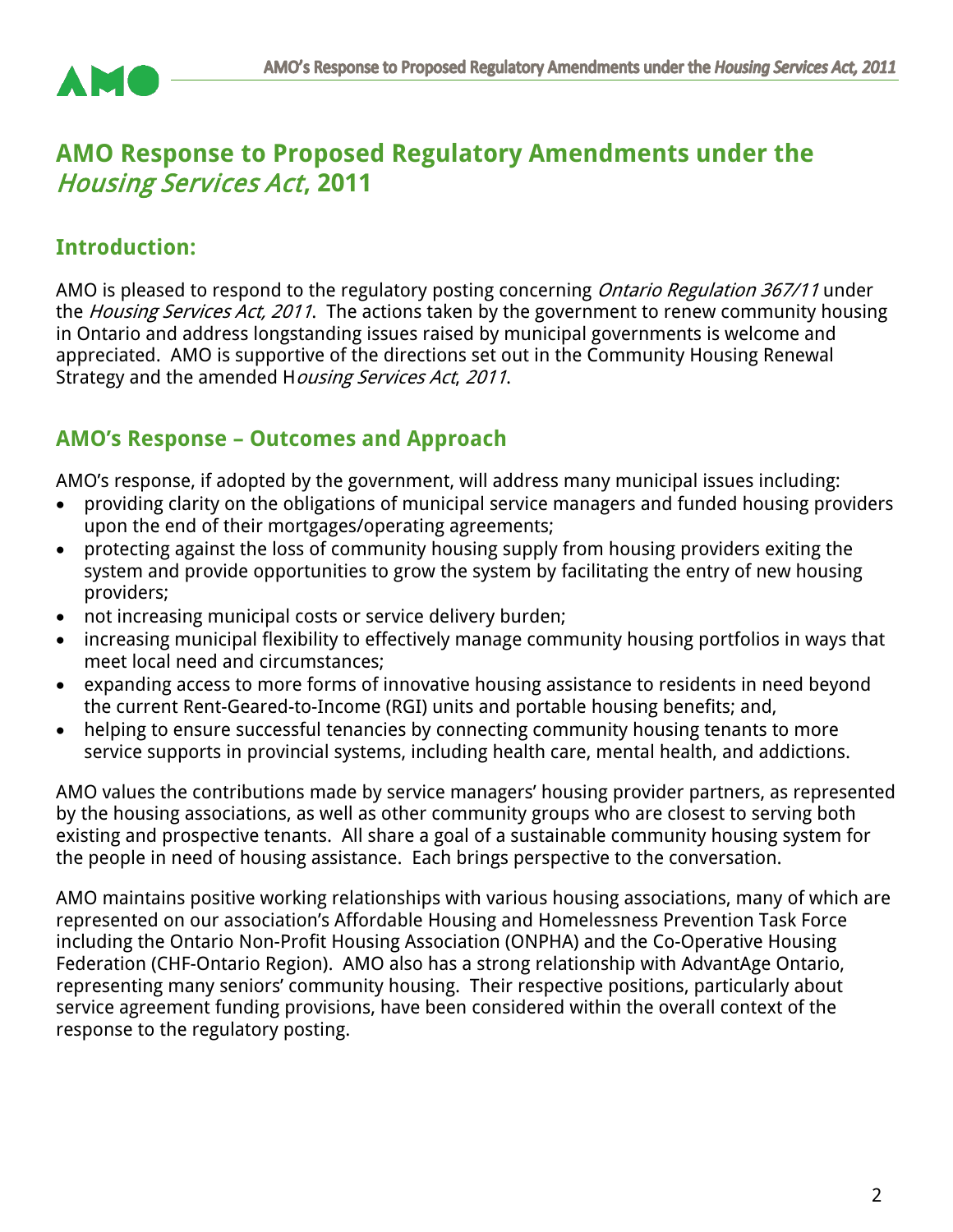

Consultations to date with AMO, the Ontario Municipal Social Services Association (OMSSA) and the Housing Strategic Steering Committee (HSSC) through the SMART table about the regulations have been productive and collaborative. The effort of the ministry staff is appreciated and valued. It reflects a commitment to 'government to government' consultation by the province with municipal government on the future of community housing. Also, it shows respect for the 'pay for say' principle as municipalities are the primary funders of the community housing system.

Together, our governments can achieve better outcomes for people. It is envisioned that because of the process, that there will be balance achieved between the shared interests and appropriate roles of the province and municipal governments. The comments in our submission are intended to guide ongoing discussions with this outcome in mind.

## **Comments**

Overall, the regulations should follow in the spirit of the enabling legislative framework by maximizing local flexibility and not be overly prescriptive with significantly new requirements and rules. A new focus on outcomes, consistent with local Housing and Homelessness Plans, should be adopted as much as possible, as soon as possible with future regulatory development.

#### Service Agreements

When it comes to service agreements, the regulations must acknowledge and reflect the mature and evolving relationships between municipal service managers and community housing providers. The regulations must provide very broad, minimal provisions for Service Agreements between municipal service managers and community housing providers affording the ability to come to service (partnership) agreements that meet local need and circumstances.

This should include baseline provisions for municipal funding commitments for housing providers that are reasonable to maintain their viability, but not in an overly prescriptive manner that does not provide sufficient flexibility to effectively manage projects in municipal community housing portfolios. It is critical, appropriate, and principled that both the provincial and federal governments must continue their respective contributions to help keep buildings in a good state of repair suitable for occupancy and a good quality of life.

Ongoing participation and entry into the system should be based on voluntarily negotiated partnership (service) agreements between municipal service managers and housing providers based on incentives.

Exit provisions for housing providers must place conditions which protect existing tenants from housing instability and respect the years of public taxpayer investment to the housing provider (i.e., from municipal, provincial, and federal governments). There may be reasons that a service manager and a housing provider may agree to an exit out of the system, but it must be a wellconsidered decision and under conditions.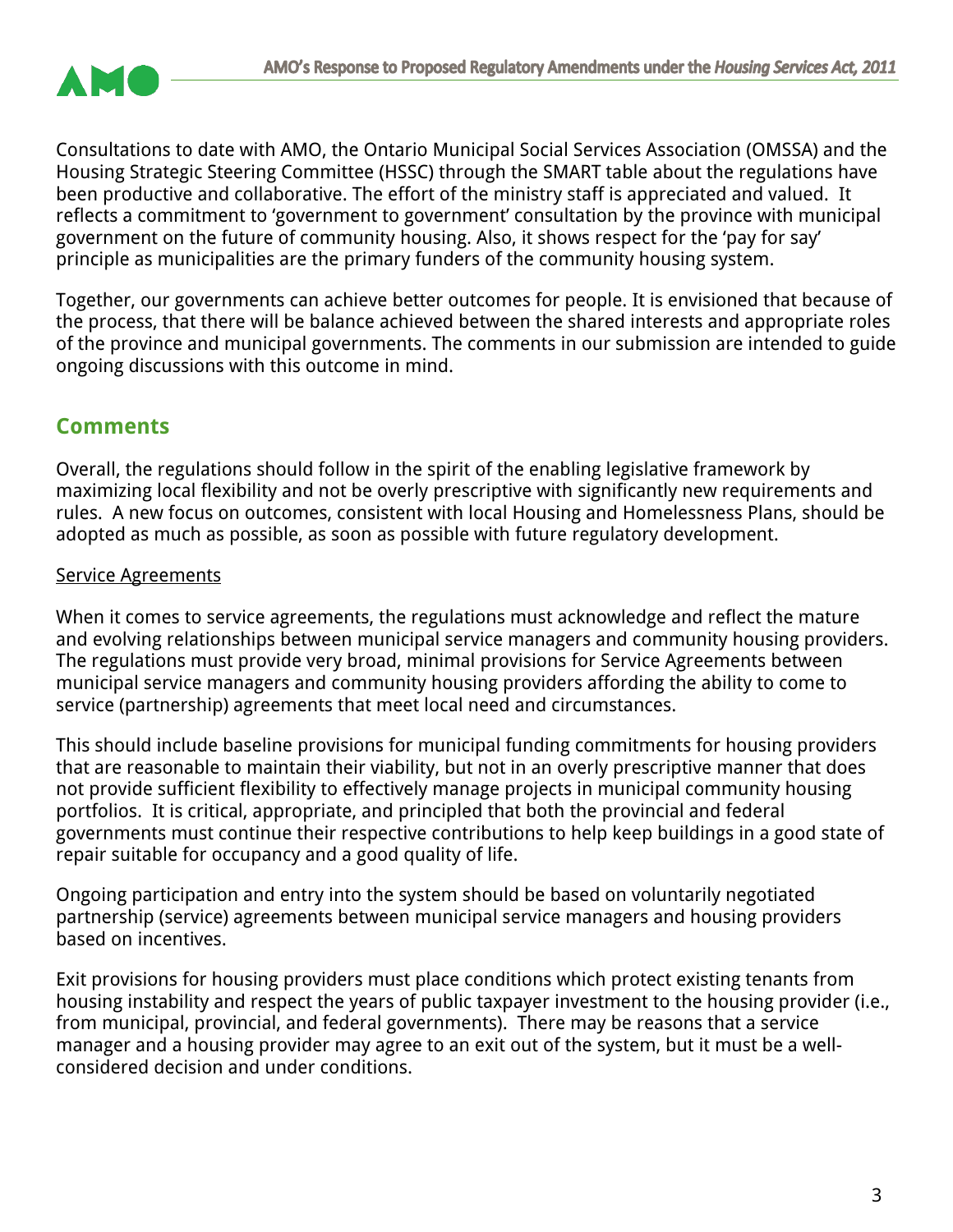

#### Service Levels

While the province maintains an interest in setting service level standards, municipal service managers require latitude in how to achieve them. More opportunities to allow a broader range of types of housing assistance to count towards service levels must be provided to provide greater choice for tenants and support innovation.

The regulations should afford a maximum amount of flexibility for municipal service managers to determine what counts toward the meeting of service levels to address local need and circumstances. To encourage continuous innovation, the regulations should not be overly prescriptive as to what specific types of housing assistance count toward Service Levels.

As well, there should be flexibility for service managers to determine the depth of housing assistance subsidy within parameters broadly and reasonably set by the province as system steward. This could be like RGI and Portable Housing Benefits. Approval by the Minister of Municipal Affairs and Housing of new forms of housing assistance used by Service Managers should not be required.

In time, the regulations should reflect an outcomes-based approach to meeting service levels grounded in local Housing and Homelessness Plans. This could be the subject of a phase II of regulation development.

#### Access

It is understood that the ministry is interested in feedback about possibly setting requirements for the access system and potential baseline rules, such as eligibility and priority rules, for the forms of assistance so that households with affordability needs continue to be supported to be able to access certain types of housing assistance in a new community housing access system.

At this time, there is not a significant system navigation problem that warrants a transformative change in how municipal access systems are regulated. Changing the access system is not a panacea solution to make up for demand vastly exceeding the supply of community housing. A more significant problem to address is the lack of health and wraparound supports that are needed to maintain successful tenancies in community housing. This will not be solved by further regulation, but rather greater inner-ministerial collaboration with the Ministry of Health and others.

Municipal service managers should be afforded flexibility to determine the appropriate integrated access system in their service areas based on local need and circumstances consistent with their Housing and Homelessness Plans. Overall, the community housing system needs less rules and should become outcome-based over time, grounded in local Housing and Homelessness Plans.

It is important that Service Managers must retain the ability and be afforded sufficient flexibility to set their own eligibility rules about certain matters, such as maximum absence from unit, income, and asset limits, etc. Service Managers must also retain the ability and be afforded sufficient flexibility to set their own local priority categories.